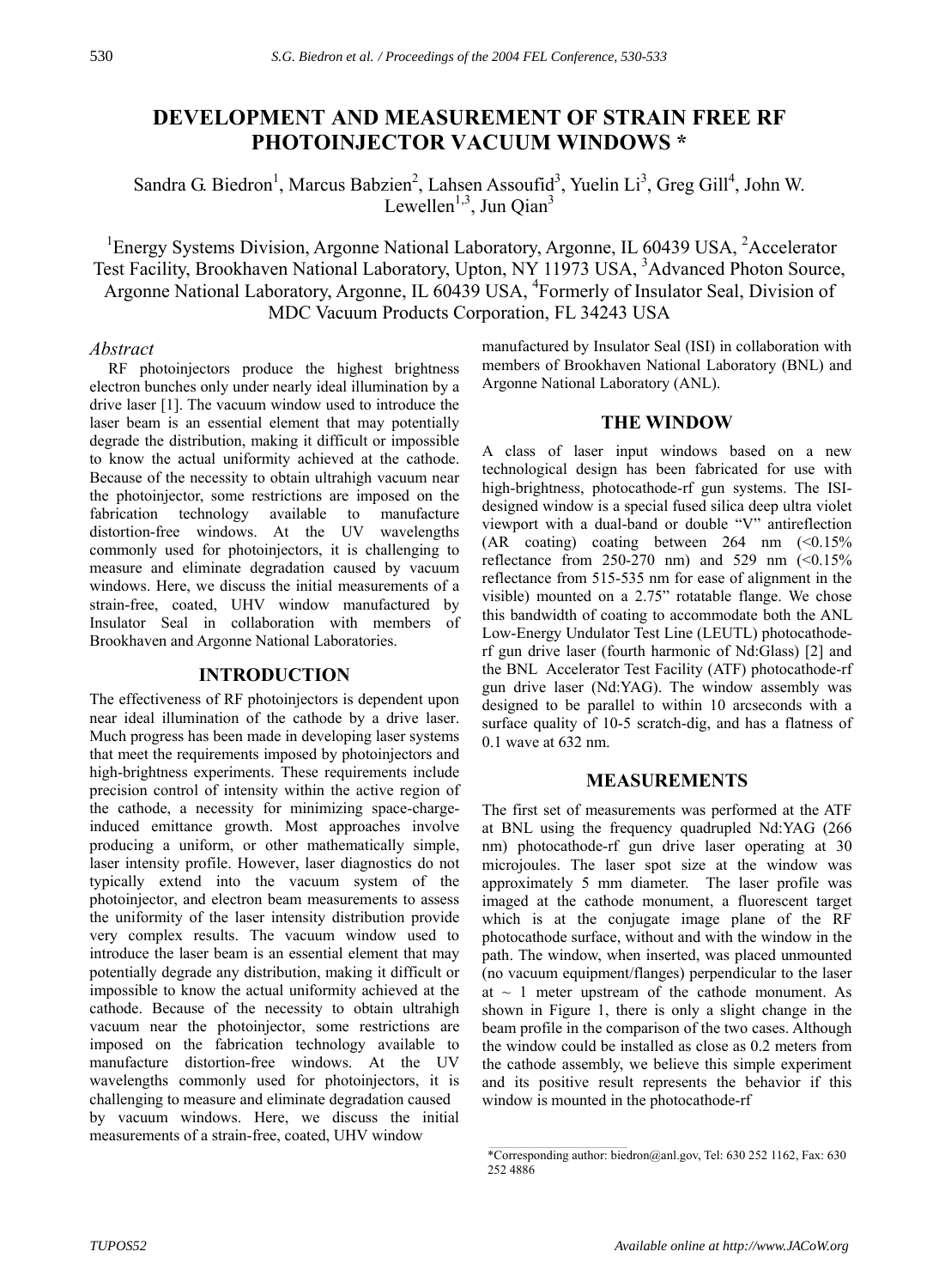

Enhanced image without window. (background subtract)

**Enhanced image with ISI window** 

Nd:YAG without (left column) and with (right column) the ISI window in its path. Figure 1: Raw and enhanced laser profile of 30 microjoules of frequency quadrupled

gun assembly. In fact, since the window can be mounted as close to  $\sim 0.2$  meters from the cathode, any induced phase distortion will not result in an intensity modulation. Note that the optical AR coating is a three layer base of

The second set of measurements was performed at ANL at the metrology laboratory of the Advanced Photon Source. We measured both unmounted and mounted windows to emulate the effect of the window actually being attached to the photocathode-rf gun assembly. We also measured the flatness profiles and present the raw and best fit, with the spherical aberration removed. The flatness is presented. Note that we refer to Window 1 as that which is mounted on the vacuum cross and Window 2 as the unmounted window. In the case of the mounted window, the laser only passes the window from the most accessible surface. In the case of the unmounted surface, flatness measurements could be taken from laser introduction on either side. The instrument used was a WYKO-6000 interferometer (WYKO Corp., 2650 East Elvira Road, Tucson, AZ 85706, USA) that employs He-Ne  $(\lambda = 632.8 \text{ nm})$  laser test beam with 150 mm diam aperture. The window measurements were done by

zooming onto their surfaces for maximum lateral resolution.

 $SiO<sub>2</sub>$  with a HfO<sub>2</sub> coating of a proprietary to ISI thickness. The index of refraction for  $SiO<sub>2</sub>$  is 1.47 and the index of refraction of  $HfO<sub>2</sub>$  is approximately 2.25.

In Figures 2 and 3, respectively, the best fit with spherical aberrations removed is presented for the mounted window. In Figures 4 and 5, respectively, the best fit with the spherical aberrations removed is presented for the case of the unmounted window from one side. In Figures 6 and 7, respectively, the best fit with the spherical aberrations removed is presented for the case of the unmounted window for the laser entering from the opposite side. Both windows present very good surface flatness with values below the specification requirement of 0.1 wv rms.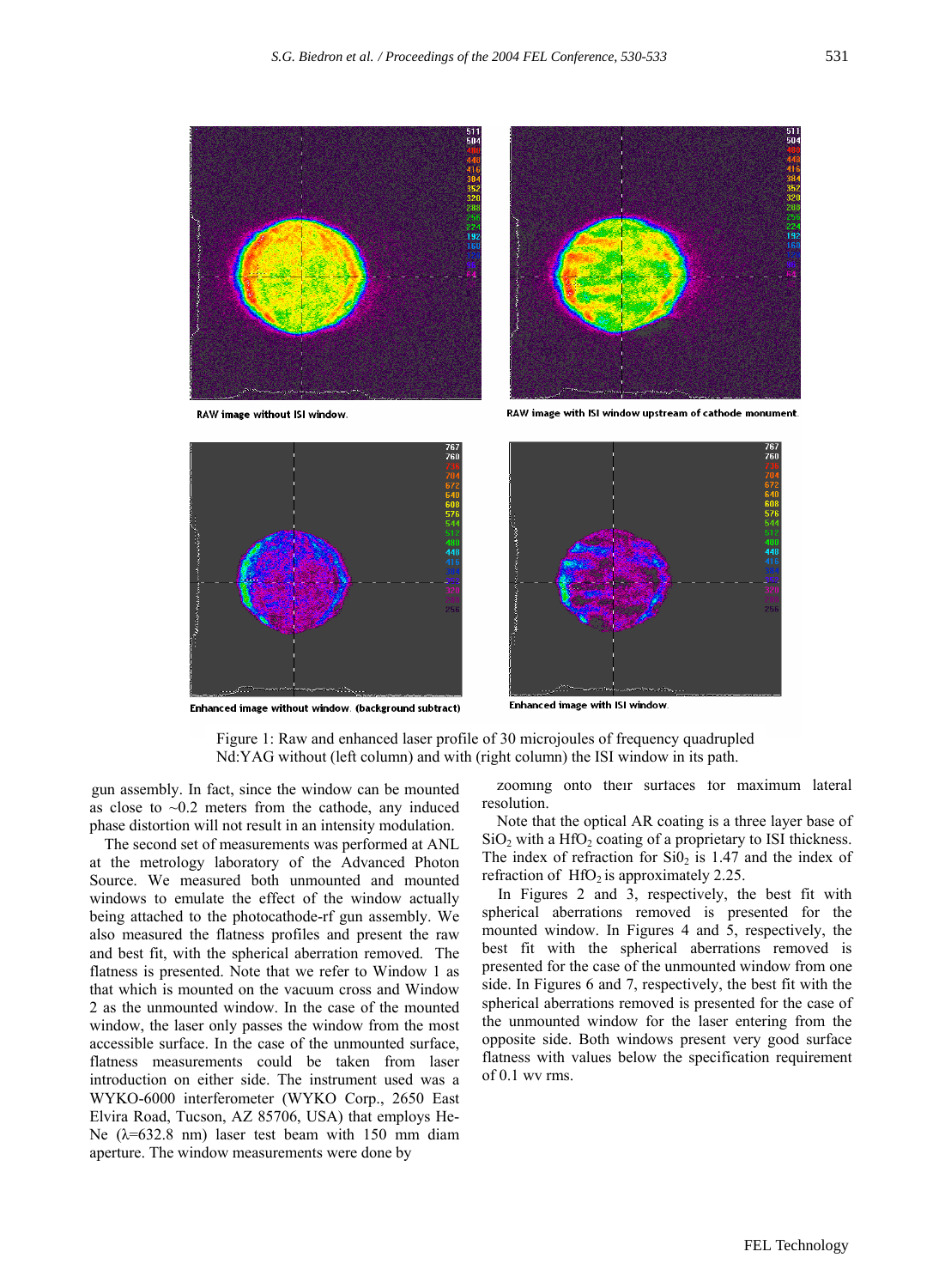

**WYKO** 

Figure 2: Measured surface profile of the mounted window #1. Here only tilt was removed. Unit: wv.



Figure 3. Measured surface profile of the mounted window #1, with both the tilt and power removed. Unit:



**TAMO** 

Figure 4. Measured profile of one surface of the unmounted window #2. Here only the tilt was removed. Unit: wv.



**WYKO** 

Figure 5. Measured profile of one surface of the unmounted window #2, with the tilt and power removed.: Unit: wv.



Figure 6. Measured profile of the opposite surface of window #2. Here only the tilt was removed. Unit: wv.



wv. Figure 7. Measured profile of the opposite surface of the window #2, with the tilt and power removed. Unit: wv.



Figure 8: a) Input laser beam distribution before window as imaged at cathode "monument", b) cathode image from exit port showing 5 mm diameter fiducial ring, c) cathode image with incident laser spot.

The third set of measurements was an experimental test conducted at the ATF at BNL. The new window was mounted on the entrance port of the gun, and the "old" standard style window without flatness consideration on the symmetric port  $-$  referred to as the "output" port - on the other side of the gun. There is a camera imaging the cathode on this output port that provides and excellent real-time view of the UV on the cathode that also reveals surface features. To assist with measurements, the ATF has machined a 5 mm diameter fiducial groove onto the surface of the cathode to assist in locating the precise geometric center and provide a scale factor for the beam image. The window appears to have added no distortion